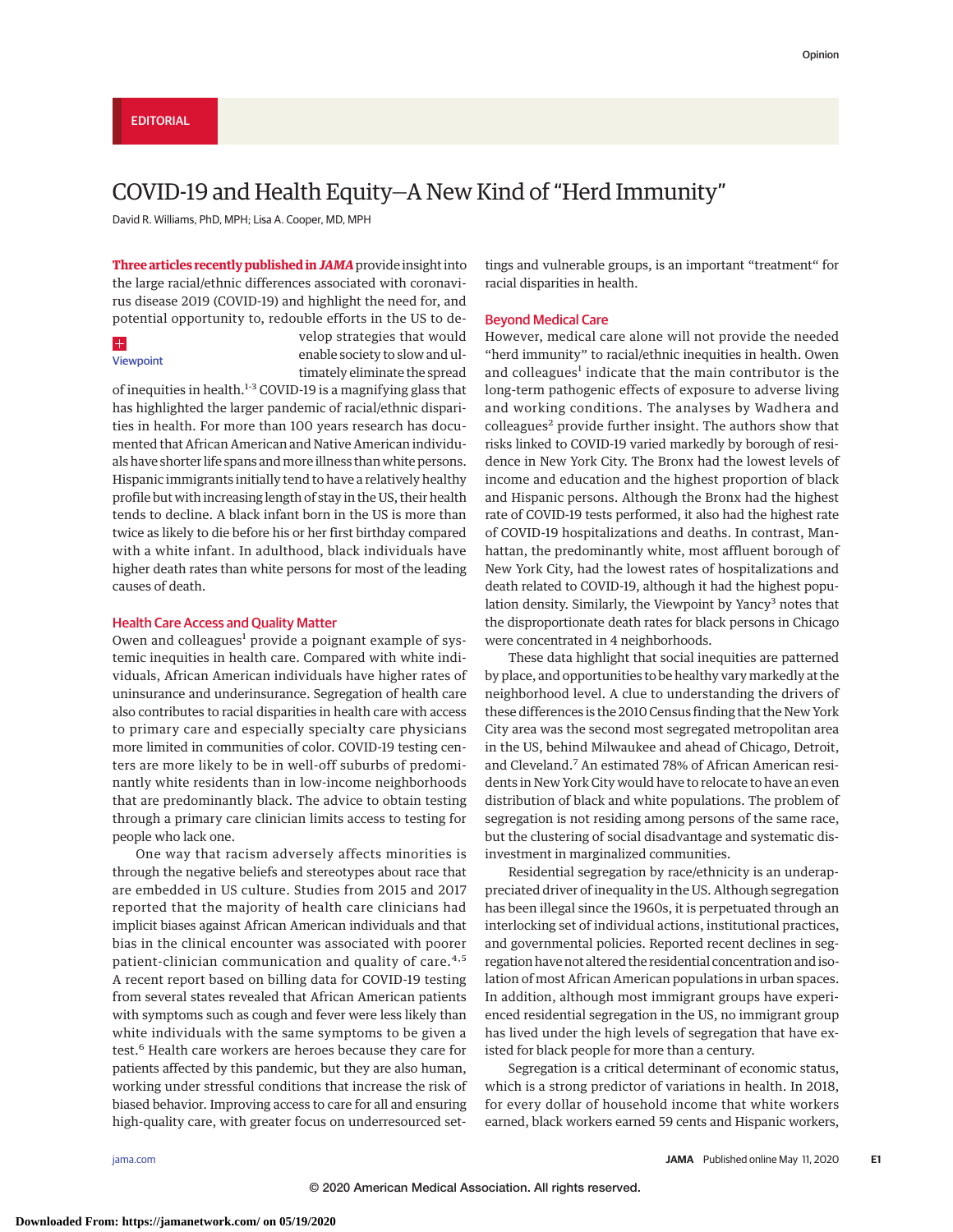72 cents.<sup>8</sup> This figure for black workers is identical to the black-white gap in income in 1978–the peak year of the economic gains for black individuals due to the antipoverty and Civil Rights policies of the 1960s and 1970s. Data on income understate the gap in economic resources. In 2016, for every dollar of wealth that white households had, black households had 10 cents and Hispanic households had 12 cents.<sup>9</sup> A report from 1997 suggested that eliminating segregation would erase black-white differences in income, education, and unemployment and reduce racial differences in single motherhood by two-thirds.10

Economic status matters profoundly for reducing the risk of exposure to SARS-CoV-2. Lower-income and minority workers are overrepresented among essential service workers who must work outside the home when shelter-in placedirectives are given. Many must travel to work on buses and subways. Segregation also adversely affects health because the concentration of poverty, poor-quality housing, and neighborhood environments leads to elevated exposure to chronic and acute psychosocial (eg, loss of loved ones, unemployment, violence) and environmental stressors, such as air and water pollution. Exposure to interpersonal discrimination is also linked to chronic disease risk. Greater exposure to and clustering of stressors contributes to the earlier onset of multiple chronic conditions (eg, hypertension, heart disease, diabetes, asthma), greater severity of disease, and poorer survival for African American individuals than white persons.<sup>11</sup> For example, exposure to air pollution has been linked to hypertension and asthma, as well as more severe cases of and higher death rates due to COVID-19.12

## Flattening the Curve of Racial Disparities in Health

However, racial/ethnic gaps in health have narrowed over time. For example, in 1950, white persons lived 8 years longer than African American individuals, and although that gap was halved by 2015, it took 40 years (1990) for the life expectancy of black populations to equal the life expectancy that white persons had in  $1950$ .<sup>13</sup> This painfully slow progress needs to be accelerated.

In the short-term, as the US struggles with the economic burden of the pandemic, efforts are necessary to address pressing needs for housing, food, and economic assistance by focusing on those who are poorest in wealth. Long-term, systematic, comprehensive, and coordinated investments should be prioritized that create healthy homes and communities and provide ladders of opportunity (ie, education and gainful employment) to ensure that all individuals in the US have access to choices that facilitate good health. Such efforts addressing the social determinants of health are like a vaccine to improve population health and create "herd immunity" against inequities in health.<sup>14</sup>

Yancy<sup>3</sup> indicates that this is a moment for ethical reckoning and calls for new resolve. To build public support and political will, at least 3 strategies are necessary. First, there is a need to raise awareness of the problem of racial/ethnic inequities in health because acknowledgment of a problem is a prerequisite to working to solve it. The majority of US adults are unaware that racial inequities in health exist $15$ ; most US residents overestimate the progress the nation has made toward economic equality and underestimate the degree of persistent racial/ethnic economic inequality.<sup>16</sup>

Second, efforts are needed that explicitly bring clarity to the determinants of racial/ethnic inequities. In 2015, in a survey that included 2695 people, 50% of white respondents (including 60% working-class white individuals) reported that discrimination against white people was as large a problem as discrimination against black populations, and 59% of white respondents indicated that the US has made the needed changes to give black persons equal rights.17

Moreover, although most individuals in the US (64% of white persons and 68% of working-class white persons) believe that hard work is no guarantee of success, 50% of white respondents indicated that racial inequities would be eliminated if only black persons tried harder. Additionally, a report from 2012 indicated that consistently since the 1970s, fewer than 1 in 5 white persons have endorsed the view that the government has an obligation to improve living standards for black individuals.<sup>18</sup> Thus, there is little appetite for government and societal action to address racial/ethnic disparities on the part of large segments of the US population.

Third, and relatedly, systematic efforts are needed to identify how to tell the story of the challenges of racial/ethnic minorities in ways that resonate with the public to build support for political action. Research indicates that there is a racial gap in empathy, in which individuals in the US have empathic responses to members of their own racial/ethnic group but not to members of a different group.<sup>14</sup> This empathy gap matters profoundly because empathy predicts policy preferences to address the needs of disadvantaged populations.

## "Herd Immunity" Redefined

The striking racial/ethnic disparities reported for COVID-19 infection, testing, and disease burden are a clear reminder that failure to protect the most vulnerable members of society not only harms them but also increases the risk of spread of the virus, with devastating health and economic consequences for all. COVID-19 disparities are not the fault of those who are experiencing them, but rather reflect social policies and systems that create health disparities in good times and inflate them in a crisis. The US must develop a new kind of "herd immunity," whereby resistance to the spread of poor health in the population occurs when a sufficiently high proportion of individuals, across all racial, ethnic, and social class groups, are protected from and thus "immune" to negative social determinants.

#### ARTICLE INFORMATION

**Author Affiliations:** Harvard T.H. Chan School of Public Health, Department of Social and Behavioral Sciences, Boston, Massachusetts (Williams);

Department of African and African American Studies, Harvard University, Cambridge, Massachusetts (Williams); Johns Hopkins University School of Medicine, Department of

Medicine, Baltimore, Maryland (Cooper); Bloomberg School of Public Health, Department of Health, Behavior and Society, Johns Hopkins University, Baltimore, Maryland (Cooper).